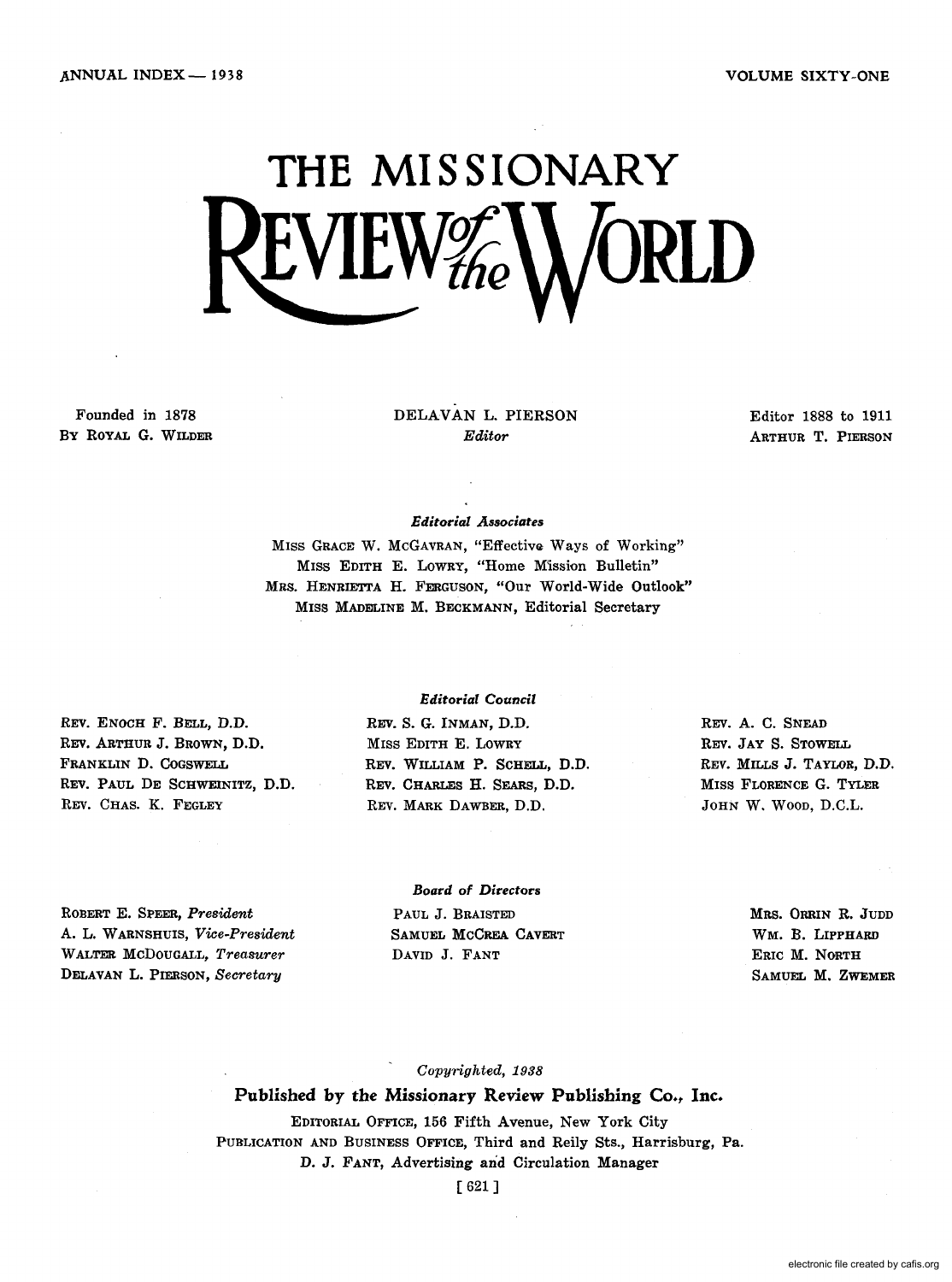# Annual Index--1938

### **Index to Authors**

*Page* 

|                                              | Page |
|----------------------------------------------|------|
| Abraham, C. E.                               | 484  |
|                                              | 405  |
|                                              | 134  |
|                                              | 187  |
|                                              | 128  |
| Arseniev, Nicholas<br>Beanland, G. C.        | 417  |
| Bechtold, G. H. $\dots\dots\dots\dots\dots$  | 594  |
| Bergsma, Stuart                              | 482  |
|                                              | 472  |
|                                              | 333  |
| Braisted, Paul J.                            | 228  |
|                                              | 289  |
| Buffa, Paul<br>Camargo, G. Baez              | 357  |
| Chiang Kai-shek                              | 415  |
| Coleman, Inabelle Graves                     | 592  |
| Cook, Harold A.                              | 361  |
|                                              | 465  |
|                                              | 172  |
|                                              | 299  |
| Dawber, Mark A. 181,<br>Donaldson, Dwight M. | 419  |
|                                              | 587  |
| Duff, Helen A.<br>Eberhardt, Herbert E.      | 266  |
|                                              | 532  |
| Ebisawa, Akira<br>Elder, E. E.               | 578  |
|                                              | 461  |
|                                              | 567  |
|                                              |      |
| World-Wide Outlook Depart-                   |      |
| $ment$ )                                     |      |
| Fisher, Frederick B.                         | 349  |
| Fitt, Frank                                  | 297  |
| Gih, Andrew                                  | 71   |
|                                              | 95   |
| Gordon, Florence<br>Grubb, Kenneth G. 82,    | 189  |
| Guthrie, Ernest Graham                       | 291  |
| Hanselmann, R. R.                            | 41   |
|                                              | 284  |
| Harrison, J. F.<br>Harrison, Paul W.         | 393  |
| Henry, Edith Fuess<br>Hinman, George W.      | 572  |
|                                              | 337  |
| Hoffmann, Conrad, Jr. 261,                   | 390  |
| Hondelink, Grace $H. \ldots \ldots \ldots$   | 192  |

|                                                                                               | ີ    |
|-----------------------------------------------------------------------------------------------|------|
| Hopkins, Robert M. _                                                                          | 402  |
|                                                                                               |      |
| Howard, Randolph L.                                                                           | 236  |
|                                                                                               | 27   |
|                                                                                               | 38   |
| Hudgell, E. W. G.<br>Hurrey, Charles D.<br>Ironside, H. A.<br>Jaffray, R. A.                  |      |
|                                                                                               | 282  |
|                                                                                               | 570  |
|                                                                                               | 526  |
|                                                                                               |      |
| Jones, E. Stanley<br>Kellersberger, Julia Lake                                                | 224  |
|                                                                                               | 581  |
|                                                                                               |      |
|                                                                                               | 295  |
| Lash, W. Q.<br>Latourette, Kenneth Scott                                                      | 574  |
|                                                                                               | - 7  |
|                                                                                               |      |
| Levonian, L.<br>Long, Eula Kennedy                                                            | 234  |
|                                                                                               | 584  |
| Lovelace, B. G.<br>Lowry, Edith E. (See Home Mis-                                             | 137  |
|                                                                                               |      |
|                                                                                               |      |
| sion Bulletin)                                                                                |      |
| Mabee, Miriam B.                                                                              | 121  |
|                                                                                               |      |
|                                                                                               | 462  |
|                                                                                               | 17   |
|                                                                                               |      |
|                                                                                               |      |
|                                                                                               | 75   |
|                                                                                               |      |
| Mac Nicol, Nicol<br>Maddry, Charles E.<br>McAfee, Cleland B<br>McGavran, Grace W. (See Effec- |      |
| tive Ways of Working)                                                                         |      |
|                                                                                               | 538  |
|                                                                                               | 279  |
| McKellar, Margaret<br>McKibben, Robert A.                                                     |      |
| McLeish, Alexander 133,                                                                       | 457  |
| McPherson, Norman S. 360                                                                      |      |
|                                                                                               | 273  |
| Mee, Walter R. $\dots\dots\dots\dots\dots$                                                    |      |
|                                                                                               | - 34 |
|                                                                                               | - 92 |
|                                                                                               | 589  |
|                                                                                               |      |
|                                                                                               | 354  |
|                                                                                               | 263  |
| Montano, Walter<br>Moore, Aubrey S                                                            | 89   |
| Morgan, Barney N.                                                                             |      |
|                                                                                               | 227  |
|                                                                                               | 422  |
| Mott, John R.<br>Munds, William C.                                                            | 85   |
| Murray, J. Lovell                                                                             |      |
|                                                                                               | 287  |
|                                                                                               | 36   |
|                                                                                               | 44   |
|                                                                                               |      |
|                                                                                               | 522  |
| Paton, William                                                                                | 399  |

### *Page*  Payne, D. M. .................. 596 Philip, P. Oomman ............. 478 Phillips, P. Comman ................ 478<br>Phillips, Ray E. .................. 363 Pickett, J. Waskom ............ 475 Pierson, Delavan L. *(See Topics of the Times)* ............. 11 Price, Frank W ............. 30, 115 Pullen, Milton W ............... 276 Ram, Augustine RaIla ......... 467 Ram, B. L. RalIia .............. 535 Richter, Julius .............. 20, 178 Riggs. Charles T .............. 327 Royall, Geoffrey W. ............... 821<br>Russell, Robert V. .................. 270 Rymph, L. Merle .............. 409 Schultz, Gertrude... . . . . . . . . . .. 68 Scully, Richard E. ............. 325 Sears, Charles Hatch ............. 329 Sears, Charles Hatch ........... 591<br>Sobrepena, Enrique C............... 78 Sobrepena, Enrique C. .......... 78<br>Speer, Robert E. .............215, 226<br>Springer. J. Arthur ................ 342 Spring-er, J. Arthur ............ 342 Staudt, Calvin K. .............. <sup>185</sup> Staudt, Calvin K. . . . . . . . . . . . . . . 185<br>Steiner, E. B. . . . . . . . . . . . . . . . 395<br>Stirrett, A. P. . . . . . . . . . . . . . . . . 94 Stirrett. A. P. ................. 94 Storm, W. Harold.............. 23 Stoyanoff, Kroum ............. 345 Sturgis, Norman R. $\dots$ ......... Swan, George ................. 222 Taylor, H. Kerr ............... 140 Taylor, N. W. ................ 425 Thomas, Winburn T. ............... 231 Welles, E. N ................... 480 West, Samuel E. .............. <sup>426</sup> Wheeler, W. Reginald .......... 229 Wilson, J. Christy ..... 132, 182, 589 Wilson, Jesse R ................ 227 Wilson, R. M. ................. 33 Winn, George H. .............. 125 Wood, Violet ............... 542, 603 Zahir, Alfred D ................ 339 Zwemer, Samuel M. . 177, 220, 229, 519

### **Contributed Articles**

Hudgell ................... 27

*Page* 

## Bible and the Koran, E. W. G.

Borneo--Call of the Dyacks, R. A.  $Jaffray$  ............................ 571 Bowen, George, of Bombay, Robert E. Speer .............. 215 Brazil, Need of Students in, Harold A. Cook ........... 361 - Presenting the Gospel in, E. M.

Afghanistan-Trip into Closed, J.<br>Christy Wilson ............. 132 Christy Wilson ............

*Page* 

- Africa, Revival in East, Lucilda<br>
A. Newton ....................... 44<br>
 South, Black and White in,
- South, Black and White in,<br>Kenneth G. Grubb ......... 189<br>- Story of Malam Ibrahim, The,
- Story of Malam Ibrahim, The,<br>A. P. Stirrett ................ 94<br>West, Some Transformations<br>in, G. C. Beanland ......... 417
- in, G. C. Beanland  $\ldots \ldots \ldots$
- African Market, Sauntering in an, Julia Lake Kellersberger 224 America and the World's Crisis,<br>Inabelle Graves Coleman
- Inabelle Graves Coleman ... 592 World Youth Looks at, Charles World Youth Looks at, Charles
- American Indian Young People . 546 Arabia, Medical Work in, W. Har-
- Arabia, medical work in, w. Har-<br>old Storm .......................... 23<br>— New Survey of Neglected,
- Samuel M. Zwemer ........ 519 Assam Christians, Short Sketches of, Randolph L. Howard .. .. 236
- do Amaral ................ 585 Bulgaria, "Unofficial" Missionary to, Kroum Stoyanoff ....... 345 Bulletin of the Council of Women
	- for Home Missions, Edith E. Lowry ................ *Monthly*
- Cathedral on Wheels in Ohio, Norman R. Sturgis ........ 170
- Children's Page, Violet Wood. 542, 603
- China, Christian Literature for,<br>Frank R. Millican ......... 92<br>- Christian Morale in War Torn, Frank W. Price . . . . . . . . . . . . .. 30
	-

### [622 ]

### *Page*

- China, Tragedy and Triumph, W. Reginald Wheeler ...... 229 - "What a Time to Be in," Courtenay H. Fenn ............ 567
- What Is in a Name in, Geoffrey
- W. Royall ................ 122 Christ Found a Mexican Colonel, How, N. W. Taylor .......... 425
- in Crowded Streets, Serving, Robert A. McKibben .......
- in History, Influence of, Ken-neth Scott Latourette ...... 7
- Universality of, E. Stanley Jones .................... 526
- Christ's Forgotten Com man d, Obeying, Eula Kennedy Long 584
- 
- Christianity, Modern Challenge<br>
to, Wm. Paton ................ 399<br>
Church Federations Can Do,<br>
What, Walter R. Mee ...... 273<br>
-- of Christ Challenges the City,
- 
- of Christ Challenges the City,<br>Dwight J. Bradley .......... 333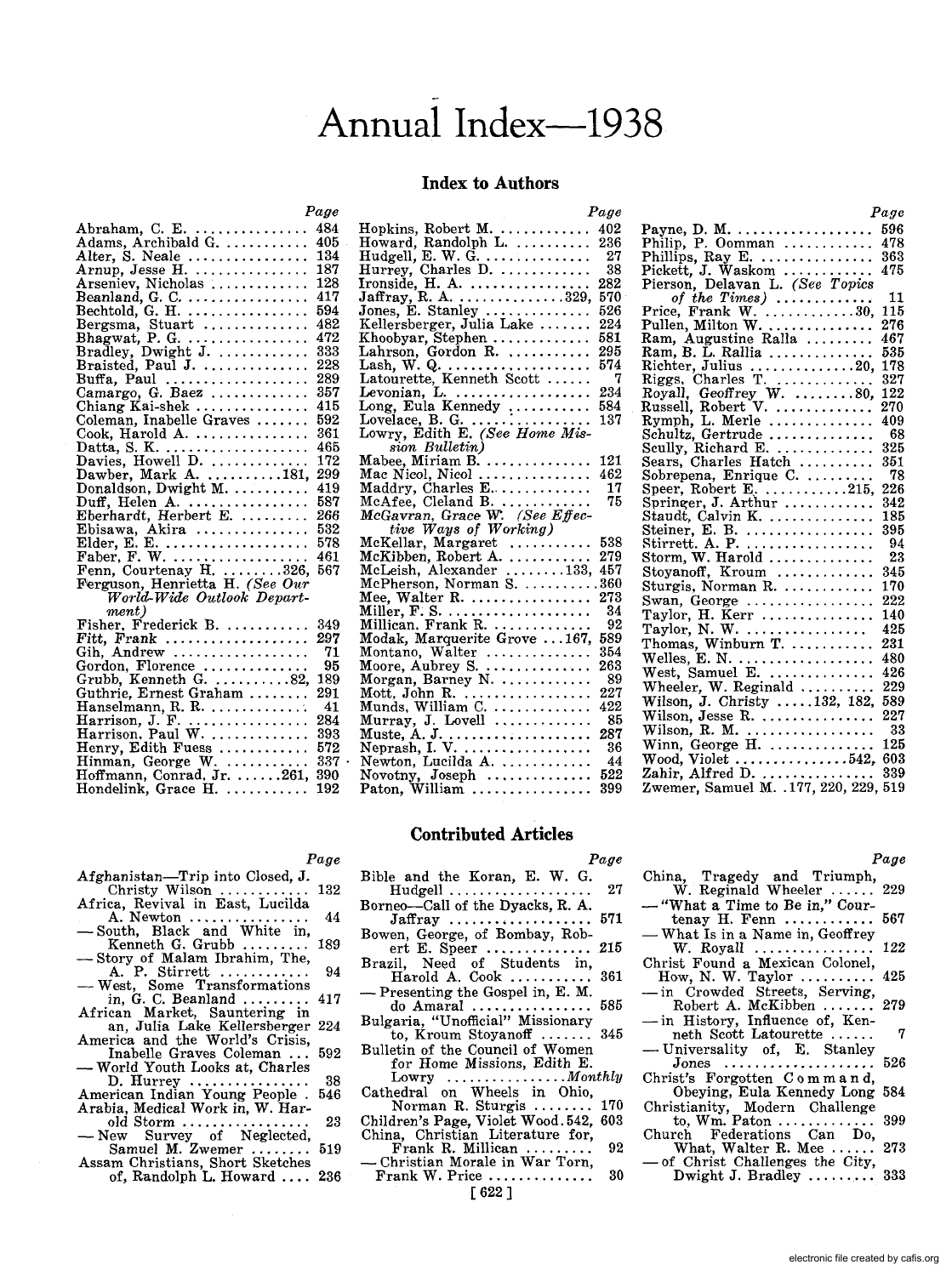*Page* 

- Church Serving the Community, Church Serving the Community,<br>William C. Munds ............ 422<br>Churches in Asia, Problems of,
- Akira Ebisawa ............ 532
- City Church, Preaching the Gos-pel in a, H. A. Ironside .... 282 \_ Downtown Church Can Do,
- Downtown Church Can Do,<br>What a, Frederick B. Fisher 349<br>Inner and the Outer, Ernest<br>Graham Guthrie ........... 291
- 
- Life, Christ at the Center of,<br>Aubrey S. Moore ........... 263
- Aubrey S. Moore .......... 263 Missions "Charge Rat her Than a Retreat," Richard E.
- Scully .................... 325 Neighbors in the Slums, Mark
- A. Dawber ................ 299 of Tomorrow, Looking to the,
- -- of Tomorrow, Looking to the,<br>Charles H. Sears ........... 351<br>-- Outdoor, Evangelism for the
- City, J. Arthur Springer ... 342 Prime Needs of a, G. H. Bech-
- 
- told ...................... 594 -Problems, Me e tin g Modern, Herbert E. Eberhardt ...... 266 Religious Problems of a Mid-
- west City, L. Merle Rymph . 409<br>- Suburban Church Can Do
- Suburban Church Can Do<br>What? Frank Fitt ........ 297<br>— The Church Challenges the,
- -The Church Challenges the,<br>Dwight J. Bradley ........ 333<br>- United Church Project, A,
- United Church Project, A, Gordon R. Lahrson ......... 295<br>Youth Problem of the, Robert<br>V. Russell .................... 270
- $V.$  Russell  $\ldots$  . . . . . . . . . . . . . . . . Confucius to Christ, From, An-
- drew Gih ................. 71
- Czechoslovakia, Reality and Ro- mance in, Joseph Novotny .. 522
- Eclectic Religions, J. Christy Wil- son ....................... 589 Effective Ways of Working, Grace
- McGavran .. *Monthly-Sept.-Dec.*  Effective Ways of Working, Mrs.
- Estella S. Aitchison ........<br>
Estella S. Aitchison ......<br> *Foreign Mission Appeals Today,*
- 
- H. Kerr Taylor ............... 140<br>Missions, Modern Demands and,<br>Charles E. Maddry
- Charles E. Maddry ........ 17 Formosa-Visit to Beautiful, a, George H. Winn ........... 125
- Furlough, Looking Back on Our, Ray E. Phillips ............ 363
- "God and Company, Unlimited," God and Company, Unitanced,<br>
Milton W. Pullen ........... 276<br>
Gospel to the Test, Putting the,
- 
- J. F. Harrison ............ 284 Imad-ud-din A Convert from Islam .................... 573
- India Adventure in Panjab Villages, Helen A. Duff ....... 587<br>- As a Mission Field Today,
- Alexander McLeish ........ 457 Evangelistic Work in Ludhiana
- Hospital, D. M. Payne ..... 596 Hindus Buy Gospels, Marguer-
- 
- ite Modak . . . . . . . . . . . . . . . . 589<br>
How Lift Christ Up in, By a<br>
Missionary in India . . . . . . . 590<br>
Indian Christian Work in, P.<br>
Oomman Philip . . . . . . . . . . 478
- Oomman Philip ............... 478<br>— Indian View of the Task in,
- -- Indian View of the Task in,<br>S. K. Datta ................. 465<br>-- Indian Women Evangelizing,
- Findian Women Evangelizing,<br>E. N. Wells ................ 480
- *Page*  India, New Outlook in, Alexander McLeish .................. 133 - Outlook for Churches in, B. L. — Oditiook for Churches in, B. L.<br>Rallia Ram ...................... 535<br>— Place of Christian Education, -- Frace of Christian Education,<br>P. G. Bhagwat ............. 472<br>-- Saintly Surgeon of, Margaret McKellar ................. 538 - Some Facts About . . . . . . . . . .. 456 - "The Blind Receive Their Sight," Stuart Bergsma .... 482<br>— White Yogi of Bombay, George Bowen, Robert E. Speer .... 215<br>Three Great Missionaries to, C.<br>E. Abraham ............... 484 E. Abraham .............. 484 - Work for the Outcastes, J. ork for the Outcastes, J.<br>Waskom Pickett ............. 475 Indian Christian, An - Pandita<br>Ramabai ....................... 488 Ramabai . . . . . . . . . . . . . . . . .. 488 - Sadhus and Ashrams, W. Q. Lash ..................... 574 - Church Rea d the Bib <sup>I</sup>e Through in One Day, How an, Marguerite Grove Modak 167<br>- Religions, Present Day, Nicol Religions, Present Day, Nicol<br>Mac Nicol ................. 462 India's Attitude Toward Christianity, Augustine RaIla Ram 467 Industrial Workers, Contacts with, A. J. Muste ......... 287 Institutional Missionary Work, Should the Church Discontinue, G. Baez Camargo .... 357 Iraq, Holy Moslem Cities of, Cal-vin K. Staudt ............. 185 Iran, A Sacred City of, Dwight M. Donaldson ............. 419 Islam Awakening, Is, Samuel M. Islam Awakening, Is, Samuel M.<br>Zwemer ................... 177<br>- Signs of the Undertow of, Samuel M. Zwemer ............ 220 Japanese Christian Work for Outcastes, Winburn T. Thomas. 231 Koran, Bible and the, E. W. G. Hudgell ................... 27 - What Is the? E. E. Elder .... 578 Korea, Happy Lepers in, R. M. Korea, Happy Lepers in, K. M.<br>Wilson ...................... 33<br>Korean Preachers Illustrate, Rorean Freadents Indian<br>
-Madras, Looking Forward to,<br>
-Madras, Looking Forward to,<br>
- Paul W. Harrison McDowell, John, A Sketch of, Delavan L. Pierson ........ 11 Meshed, a Sacred City, The Story<br>of Dwight M. Donaldson of, Dwight M. Donaldson ... Message to Non-Christians, What<br>Is Our? L. Levonian ....... 234 Is Our? L. Levonian ....... 234 Mexico Today, Gospel in, Walter Montano .................. 354 - Winds Shift in. By a Resident Winds Shift in, By a Resident of the Republic  $\dots\dots\dots\dots$  123 Migrant Workers, Misery Among, Mark A. Dawber ........ Migrants ................... 49, 601 Mine-Boy to Moderator--John McDowell, Delavan L. Pier- son....................... 11 Ministers and Missions-in Relaministers and missions—in Reia-<br>tion to the Local Church ..... 143<br>Missionary Appeals Today, Effec-<br>tive, Cleland B. McAfee ..... 75 Missionary Is Converted, A, Edith
- Fuess Henry .............. 572 -Knows, What a, Geoffrey W. Roy,alI .................... 80

|                                                                                                                                                                                                                                                                                                                                                                                        | `623       |
|----------------------------------------------------------------------------------------------------------------------------------------------------------------------------------------------------------------------------------------------------------------------------------------------------------------------------------------------------------------------------------------|------------|
|                                                                                                                                                                                                                                                                                                                                                                                        | Page       |
| Missionary, Message for Today,                                                                                                                                                                                                                                                                                                                                                         |            |
| Julius Richter<br>-- of Tomorrow, The Foreign, J.                                                                                                                                                                                                                                                                                                                                      | 20         |
| Lovell Murray<br>- Pioneering Today, Kenneth G.                                                                                                                                                                                                                                                                                                                                        | 85         |
|                                                                                                                                                                                                                                                                                                                                                                                        | 82         |
|                                                                                                                                                                                                                                                                                                                                                                                        | 172        |
| -- to Pastors, Practical Value of,<br>Archibald G. Adams<br>Money Is Myself---Is It Mine?                                                                                                                                                                                                                                                                                              | 405        |
|                                                                                                                                                                                                                                                                                                                                                                                        | 300        |
| Moslems, Encouragements in<br>Work for, George Swan<br>Moslems—Privilege of Preaching                                                                                                                                                                                                                                                                                                  | 222        |
| to, Stephen Khoobyar                                                                                                                                                                                                                                                                                                                                                                   | 581        |
| --Rethinking Missions with, S.                                                                                                                                                                                                                                                                                                                                                         | 134        |
| Neale Alter<br>Nationality Nights, Florence                                                                                                                                                                                                                                                                                                                                            |            |
| Gordon<br>New Guinea, Visit to Dutch, R. A.                                                                                                                                                                                                                                                                                                                                            | 95         |
|                                                                                                                                                                                                                                                                                                                                                                                        | 329        |
| Jaffray<br>- Yesterday, Today and To-<br>morrow, R. R. Hanselmann                                                                                                                                                                                                                                                                                                                      | 41         |
| Pastor and Missionary Education,                                                                                                                                                                                                                                                                                                                                                       |            |
| A, Jesse H. Arnup                                                                                                                                                                                                                                                                                                                                                                      | 187<br>598 |
|                                                                                                                                                                                                                                                                                                                                                                                        |            |
|                                                                                                                                                                                                                                                                                                                                                                                        | 78         |
| Philippines, Challenge of the,<br>Norman S. McPherson<br>Poem---It_Is_Hard to Work for                                                                                                                                                                                                                                                                                                 | 360        |
| God, F. W. Faber<br>ceman Transformed, A, Paul                                                                                                                                                                                                                                                                                                                                         | 461        |
| Policeman                                                                                                                                                                                                                                                                                                                                                                              | 289        |
| L. Buffa<br>Post_Office_Christian_Association,                                                                                                                                                                                                                                                                                                                                         | 137        |
| The, B. G. Lovelace<br>Privileged to Help the Under-<br>privileged, E nlisting the,<br>Samuel E. West<br>Rural America, Field Notes on                                                                                                                                                                                                                                                 |            |
|                                                                                                                                                                                                                                                                                                                                                                                        | 426        |
|                                                                                                                                                                                                                                                                                                                                                                                        | 96         |
| Russia, Soviet, Religious Situa-                                                                                                                                                                                                                                                                                                                                                       | 128        |
| tion in, Nicholas Arseniev<br>Student World, Man Who Stirred<br>the-Robert Wilder, Various                                                                                                                                                                                                                                                                                             |            |
|                                                                                                                                                                                                                                                                                                                                                                                        | 226        |
| Authors<br>Russians, Distributing Bibles to,                                                                                                                                                                                                                                                                                                                                           | 36         |
| J. V. Neprash<br>Sang, Mansur—A Christian Der-                                                                                                                                                                                                                                                                                                                                         |            |
| vish, J. Christy Wilson<br>Santo Domingo, Christian Unity                                                                                                                                                                                                                                                                                                                              | 182        |
| in Practice, Barney N.                                                                                                                                                                                                                                                                                                                                                                 |            |
| Morgan<br>Shall We Cure War? Anne See-                                                                                                                                                                                                                                                                                                                                                 | 89         |
| sholtz<br>.<br>.                                                                                                                                                                                                                                                                                                                                                                       | 147<br>591 |
| Stewardship Statistics<br>Sunday Schools Over the World,                                                                                                                                                                                                                                                                                                                               |            |
| The, Robert M. Hopkins<br>Tibet, Christian Martyr from, Al-                                                                                                                                                                                                                                                                                                                            | 402        |
| fred D. Zahir<br>Tibetans at the Crossroads, E. B.                                                                                                                                                                                                                                                                                                                                     | 339        |
| Steiner<br>$\begin{picture}(180,10) \put(0,0){\vector(1,0){10}} \put(10,0){\vector(1,0){10}} \put(10,0){\vector(1,0){10}} \put(10,0){\vector(1,0){10}} \put(10,0){\vector(1,0){10}} \put(10,0){\vector(1,0){10}} \put(10,0){\vector(1,0){10}} \put(10,0){\vector(1,0){10}} \put(10,0){\vector(1,0){10}} \put(10,0){\vector(1,0){10}} \put(10,0){\vector(1,0){10}} \put(10,0){\vector($ | 395        |
| Today, Religion in,<br>Turkey<br>Charles T. Riggs                                                                                                                                                                                                                                                                                                                                      | 327        |
| Wanless, Sir William, Margaret                                                                                                                                                                                                                                                                                                                                                         | 538        |
| McKellar<br>Why I Believe in Jesus Christ,                                                                                                                                                                                                                                                                                                                                             |            |
| Chiang Kai-shek $\ldots$ .<br>Wilder, Robert P., Sketch of,                                                                                                                                                                                                                                                                                                                            | 415<br>226 |

- Woman's Faith. Power of a, George W. Himman ........ 337 World Christianity, Movement for, Julius Richter . . . . . . . .. 178
- World's Fair of Missions, Grace H. Hondelink . . . . . . . . . . . . .. 192
- Youth, World, Looks at America, Chas. D. Hurrey . . . . . . . . . . . 38